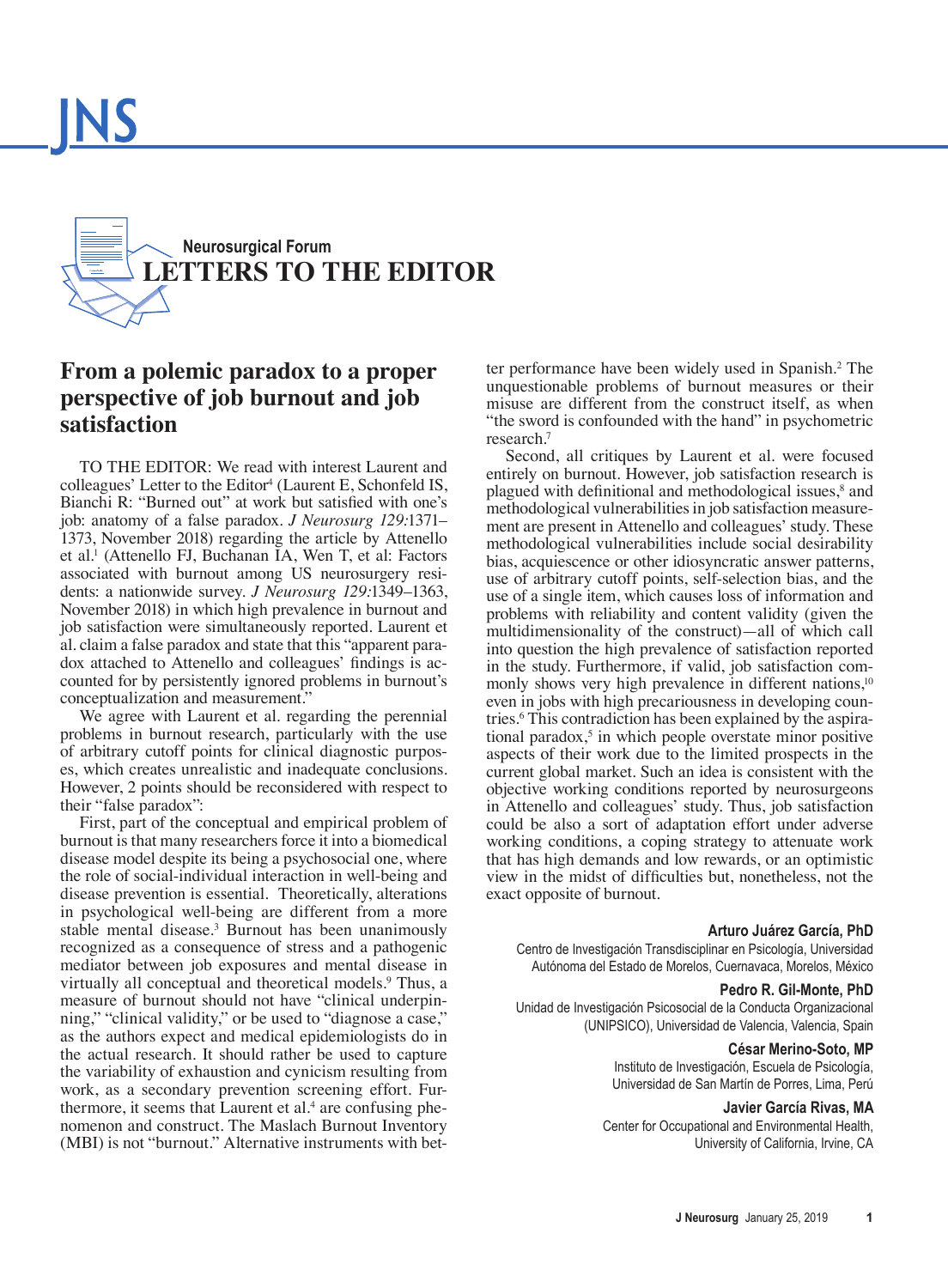# **References**

- 1. Attenello FJ, Buchanan IA, Wen T, Donoho DA, McCartney S, Cen SY, et al: Factors associated with burnout among US neurosurgery residents: a nationwide survey. **J Neurosurg 129:**1349–1363, 2018
- 2. Gil-Monte PR, Olivares, VF: Psychometric properties of the "Spanish Burnout Inventory" in Chilean professionals working to physical disabled people. **Span J Psychol 14:**441–451, 2011
- 3. Kinderman P: Get the message right: a psychosocial model of mental health and well-being, in Kinderman P (ed): **A Prescription for Psychiatry.** London: Palgrave Macmillan, 2014, pp 30–47
- 4. Laurent E, Schonfeld IS, Bianchi R: "Burned out" at work but satisfed with one's job: anatomy of a false paradox. **J Neurosurg 129:**1371–1373, 2018 (Letter)
- 5. Lora E: **Beyond Facts. Understanding Quality of Life.** Washington, DC: Inter-American Development Bank, 2008, pp 4, 25–26 (https://publications.iadb.org/bitstream/handle/11319/7200/Beyond Facts. Understanding Quality of Life.pdf?sequence=2&isAllowed=y) [Accessed December 18, 2018]
- 6. Lora E, Graham CL: The confictive relationship between satisfaction and income, in Graham CL, Lora E (eds): **Paradox and Perception: Measuring Quality of Life in Latin America.** Washington, DC: Brookings Institution Press, 2010, pp 57–95
- 7. Merino C, Domínguez S: [Differentiating the sword of the hand.] **Rev Latinoam Cienc Soc Ninez Juv 15:**629–631, 2017 (Span)
- 8. Ravari A, Mirzaei T, Kazemi, M, Jamalizadeh A: Job satisfaction as a multidimensional concept: a systematic review study. **J Occup Health Epidemiol 1:**95–102, 2012
- 9. Richardsen AM, Ronald JB: Models of burnout: implications for interventions. **Int J Stress Manag 2:**31–43, 1995
- 10. Sousa PA, Sousa PA: Well-being at work: a cross-national analysis of the levels and determinants of job satisfaction. **J Socio Econ 29:**517–538, 2000

# **Disclosures**

The authors report no conflict of interest.

# **Correspondence**

Arturo Juárez García: arturojuarezg@hotmail.com.

#### **INCLUDE WHEN CITING**

Published online January 25, 2019; DOI: 10.3171/2018.10.JNS183014.

# **Response**

Juárez García and colleagues commented on a Letter to the Editor in which we discussed the limitations of the interpretations of a study on burnout among US neurosurgery residents. In our analysis of Attenello and colleagues' article, we stressed that 1) using arbitrary cutoff scores to identify "burned out" individuals can lead to the inclusion of large numbers of individuals who only experience normal mood fuctuations and 2) "many individuals reporting burnout symptoms may simultaneously be satisfed with their job for the basic reason that their symptoms are not caused by work-related difficulties."

In their correspondence regarding our comments, Juárez García and colleagues made 3 points.

First, they recognized that "the use of arbitrary cutoff

points for clinical diagnostic purposes … creates unrealistic and inadequate conclusions.'

Second, the authors considered that "part of the conceptual and empirical problem of burnout is that many researchers force it into a biomedical disease model despite its being a psychosocial one." Problematically, these authors' scholastic argument a priori excludes biological or bodily factors from psychological conceptualizations. Scientists usually face considerable diffculties when trying to describe complex processes. If the understanding of biological processes sheds light on the complex processes that bear on burnout, then there is no reason to exclude research on those processes. We have long lamented the tendency of burnout researchers to endorse restrictive, socially biased views of burnout without regard for biology and history of disorders. Juárez García and colleagues' line of reasoning refects such a tendency. Instead of rejecting the fndings of biological research, we should develop a complexity-oriented approach to burnout and other depressive conditions that integrates various levels of observation (e.g., biological, psychological, and social).3 There is a need to recognize that cognitive or "affective" processes in burnout are both socially situated *and* biologically embodied—it clearly makes no sense to consider that some subjective processes, such as exhaustion or depersonalization, are merely "psychosocial" by fat without considering other individual factors.<sup>1</sup>

Third, the authors complained about the potential weakness of Attenello and colleagues' single-item measure of job satisfaction, which could explain why participants categorized as "burned out" could have reported being satisfed with their work. Though we did not deal with these questions in our previous correspondence, we note that the use of single items has been found to be largely acceptable in various research areas, such as the research areas pertaining to job satisfaction,<sup>4</sup> quality of life,<sup>5</sup> and mortality risk:<sup>2</sup> "The use of single-item measures should not be considered fatal faws in the review process."<sup>4</sup> Moreover, investigators who draw opposite conclusions (by stating, for instance, that participants would overstate minor positive aspects of work) to what self-reports straightforwardly point out (i.e., job satisfaction) should be prepared to defend such a view with supportive evidence, not with unsupported claims.

# **Eric Laurent, PhD**

Laboratory of Psychology (EA 3188), Bourgogne Franche-Comté University, Besançon, France

**Irvin S. Schonfeld, PhD, MPH**

The City College of the City University of New York, New York, NY

#### **Renzo Bianchi, PhD**

Institute of Work and Organizational Psychology, University of Neuchâtel, Neuchâtel, Switzerland

# **References**

- 1. Bianchi R, Schonfeld IS, Laurent E: Burnout or depression: both individual and social issue. **Lancet 390:**230, 2017
- 2. Idler E, Benyamini Y: Self-rated health and mortality: a